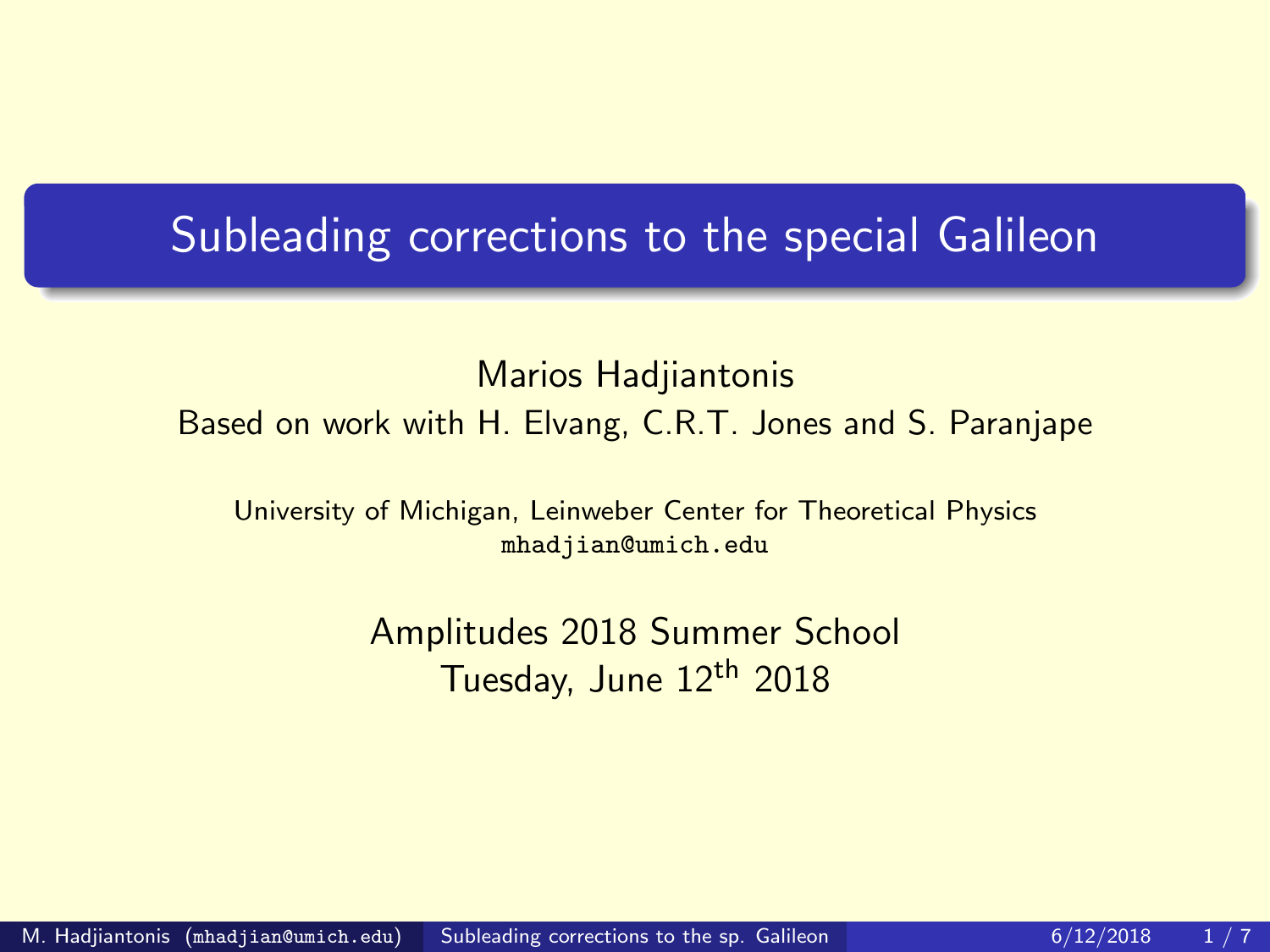# Galileon theories

Subleading contributions to the low-energy EFT of a 3-brane in 5d (real Galileon) or 6d (complex Galileon) Minkowski space [see for example K. Hinterbichler et al. arXiv:1008.1305]

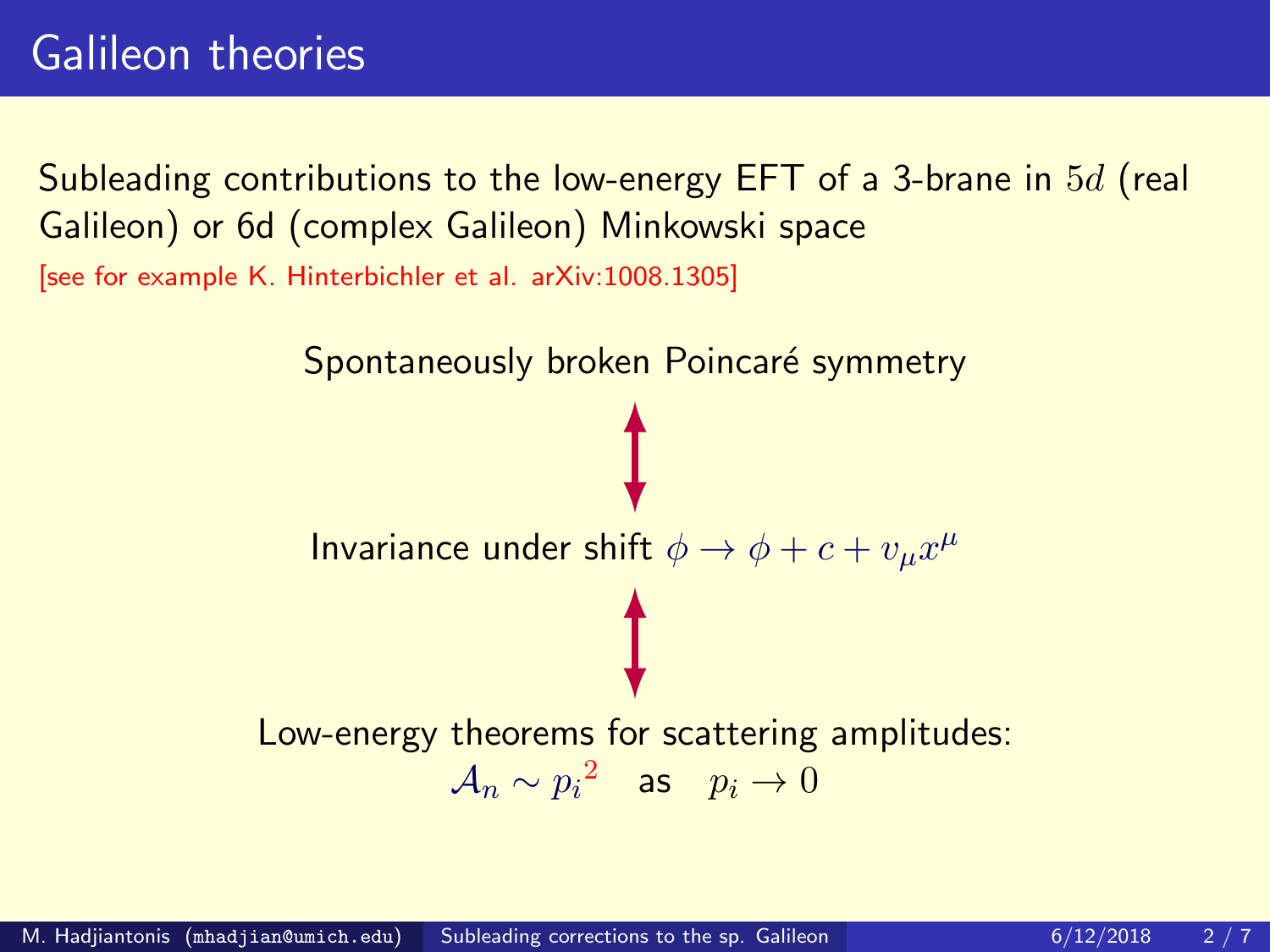⇒ When decoupled from leading DBI, real quartic Galileon has "special" shift symmetry

$$
\phi \to \phi + s_{\mu\nu} x^{\mu} x^{\nu}
$$

and enhanced low-energy theorems

$$
\mathcal{A}_n \sim {p_i}^3 \quad \text{as} \quad p_i \to 0
$$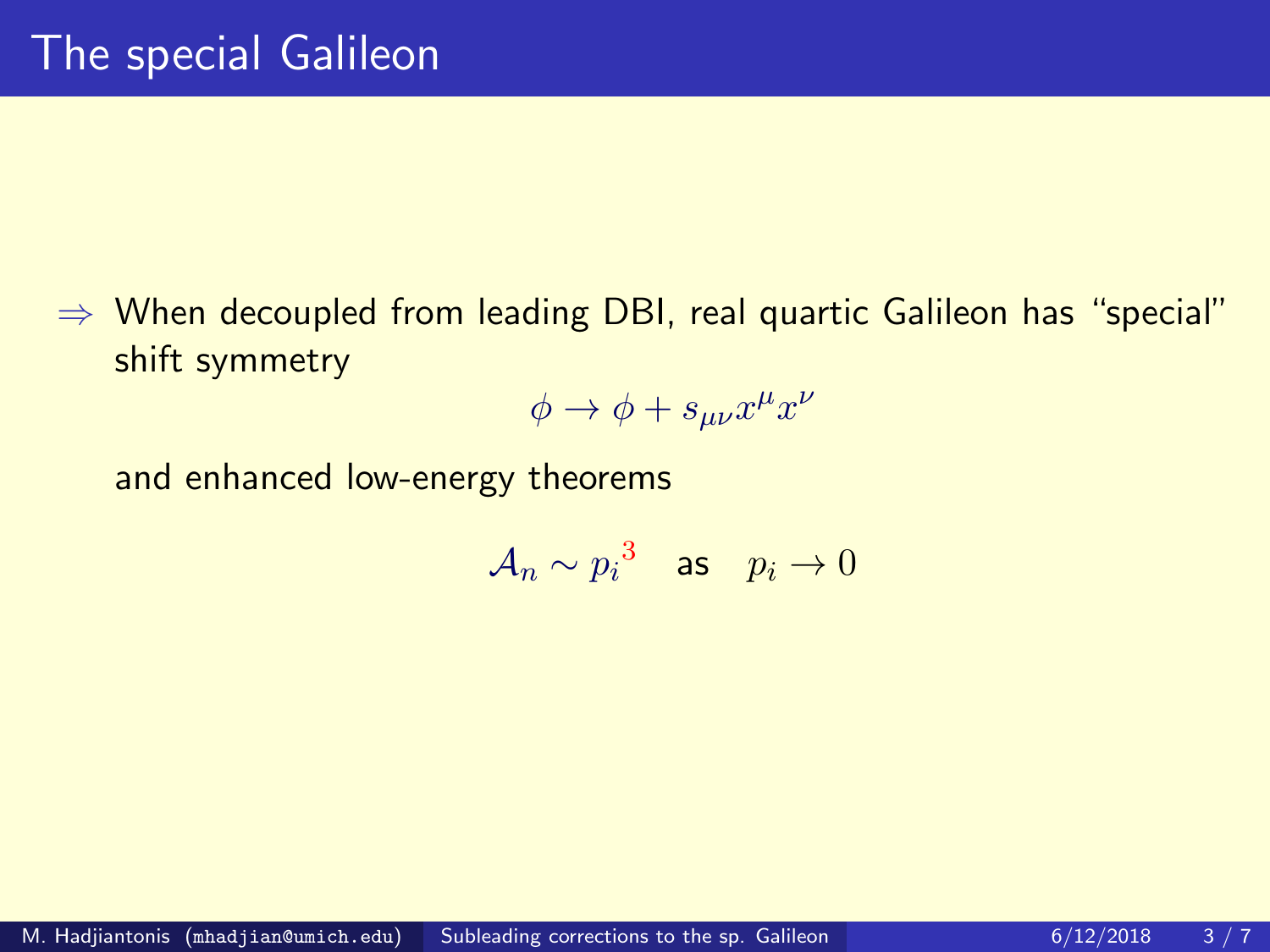## Are there higher-derivative corrections that preserve the special Galileon symmetry?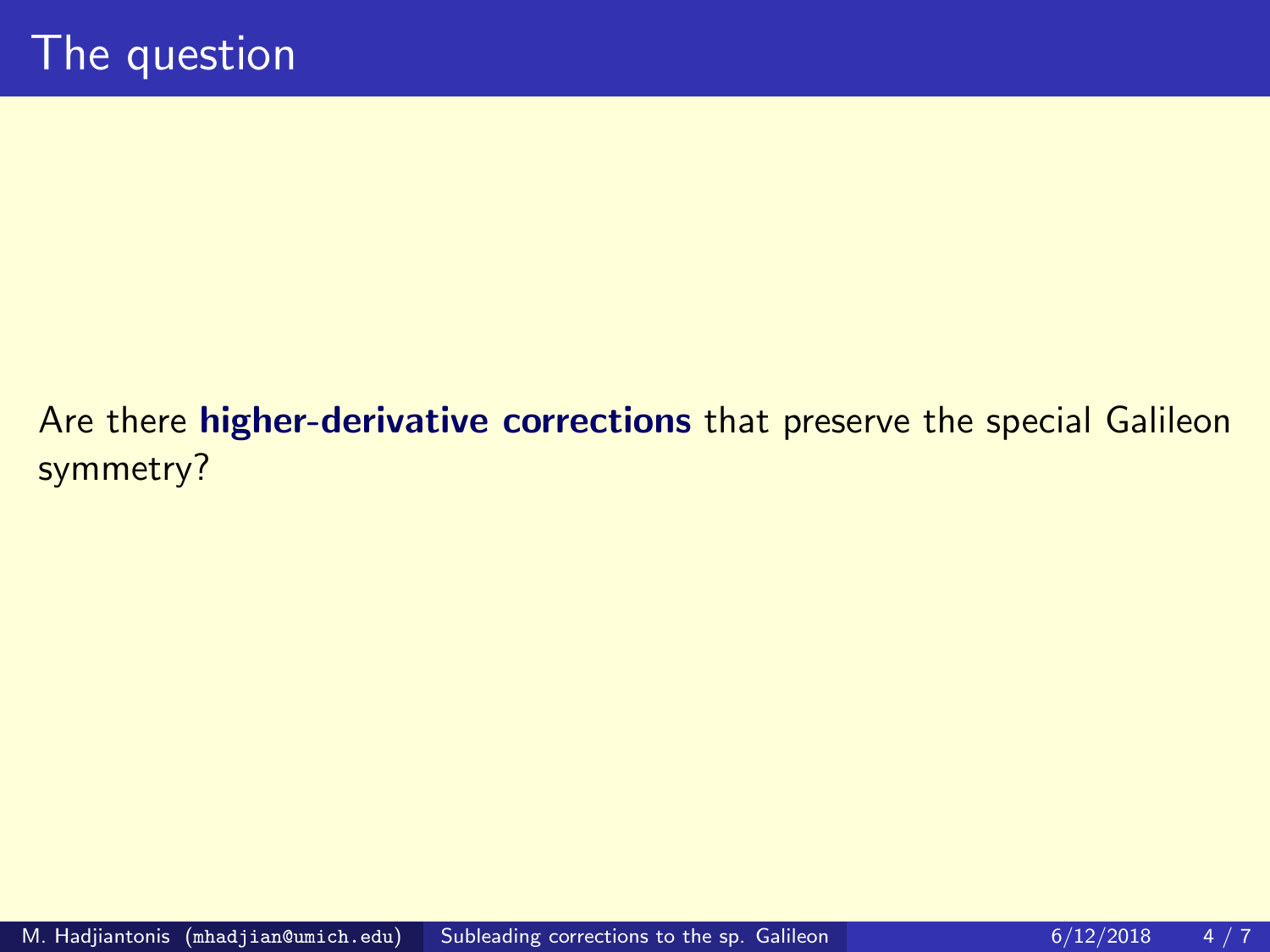Soft-subtracted recursion relations [C. Cheung arXiv:1509.03309]:

- Recursively construct S-matrix from a generic ansatz for a set of fundamental amplitudes
- If result has spurious poles, a theory cannot exist
- . If result has no spurious pole, it is positive evidence for the existence of the theory.
- The BCJ double-copy

[Z. Bern et al. arXiv:1004:0476, F. Cachazo et al. arXiv:1412.3479]

$$
\mathcal{A}_n^{\mathsf{sGal}} = \mathcal{A}_n^{\chi \mathsf{PT}} \times \mathcal{A}_n^{\chi \mathsf{PT}}
$$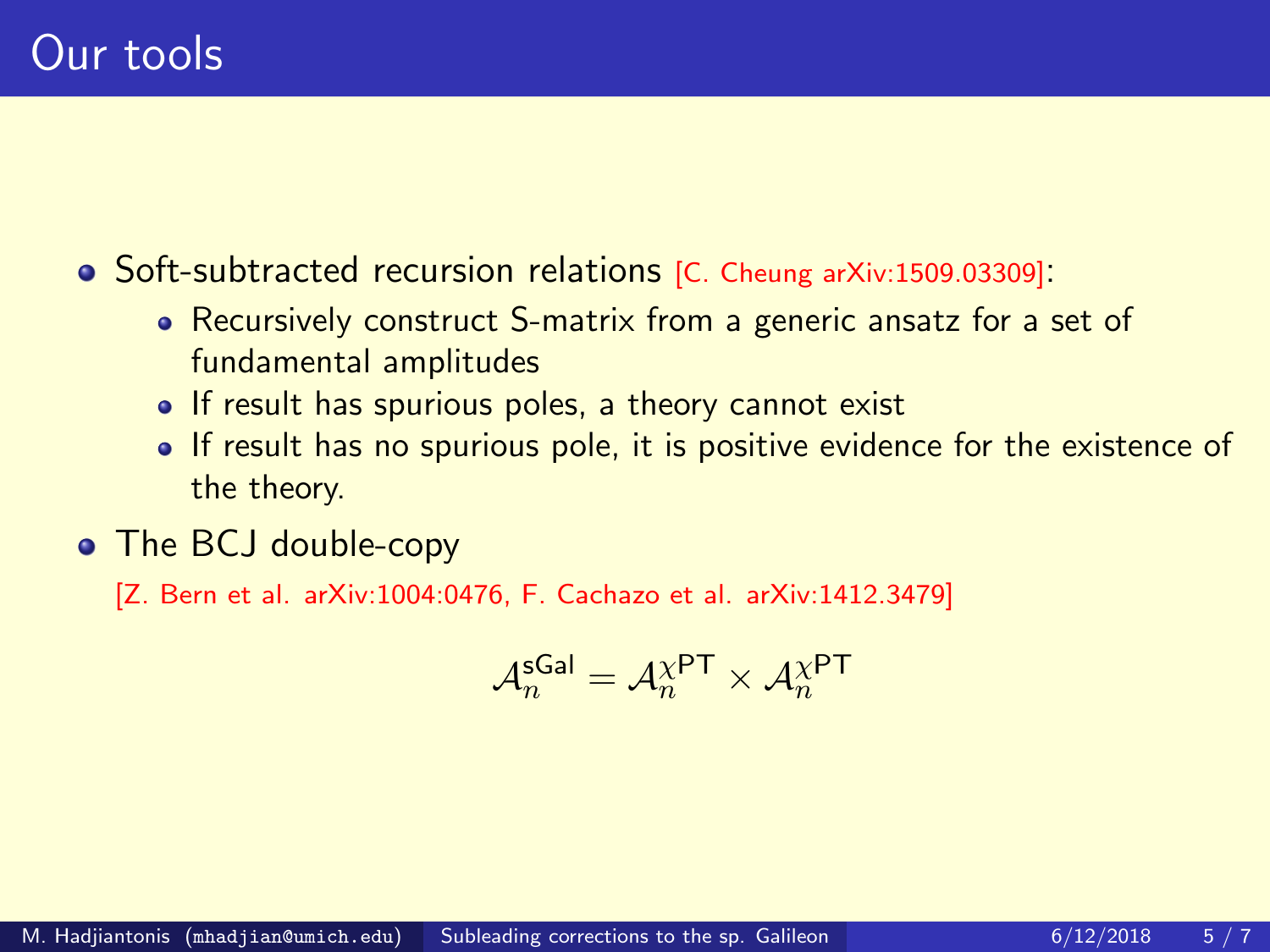$$
\mathcal{A}_4^{\text{sgal}}(1,2,3,4) = \frac{c_1}{\Lambda^6}stu + \frac{c_2}{\Lambda^{10}} \left(s^5 + t^5 + u^5\right) + \frac{c_3}{\Lambda^{12}} s^2 t^2 u^2 + \mathcal{O}(1/\Lambda^{14})
$$

We calculate higher derivative corrections to the special Galileon using two independent methods:



The results match for all orders where recursion is valid.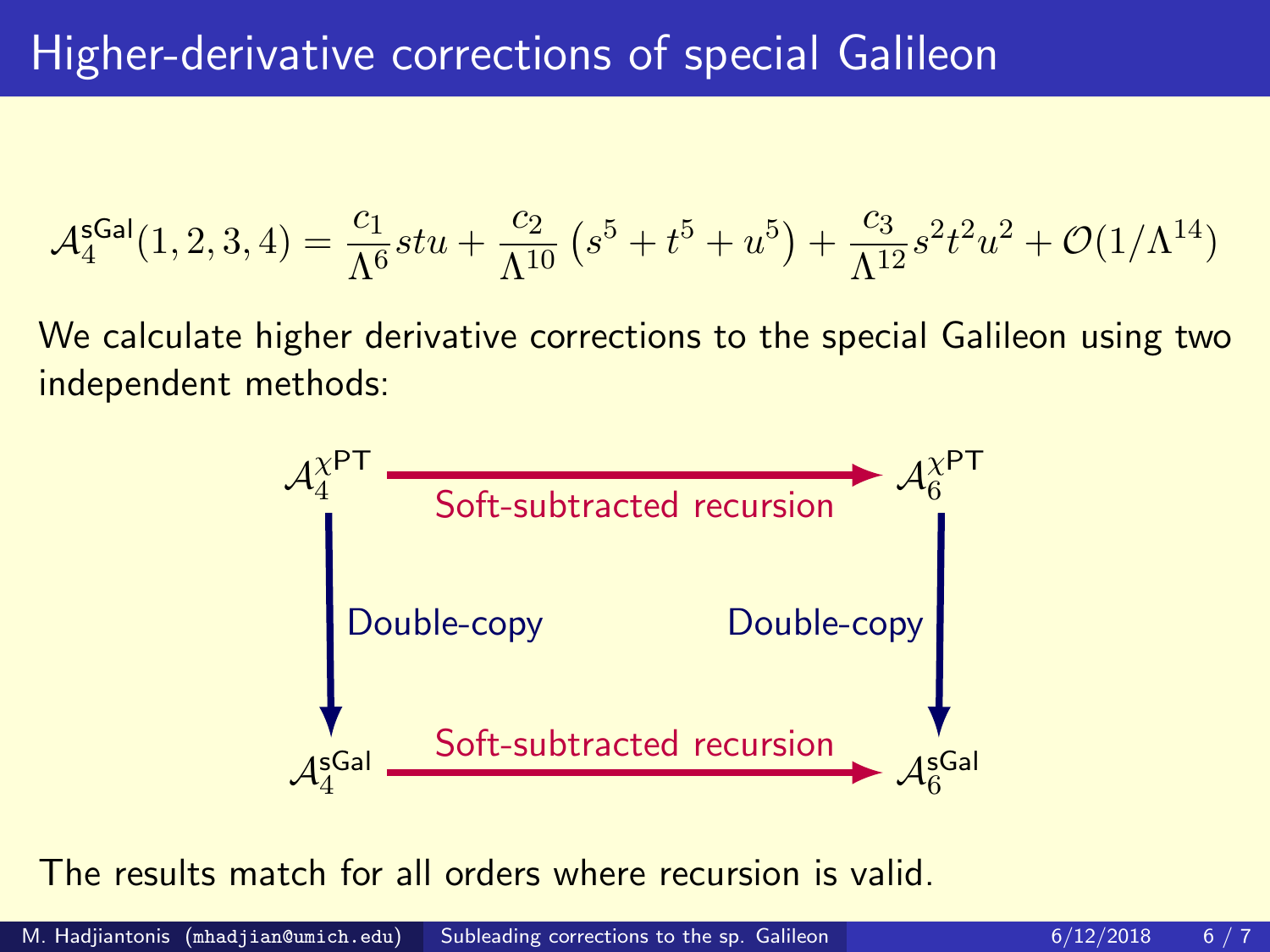- We also find 5-point contributions to the S-matrix that preserve the Galilean symmetry
- These contributions cannot be obtained from a double-copy construction